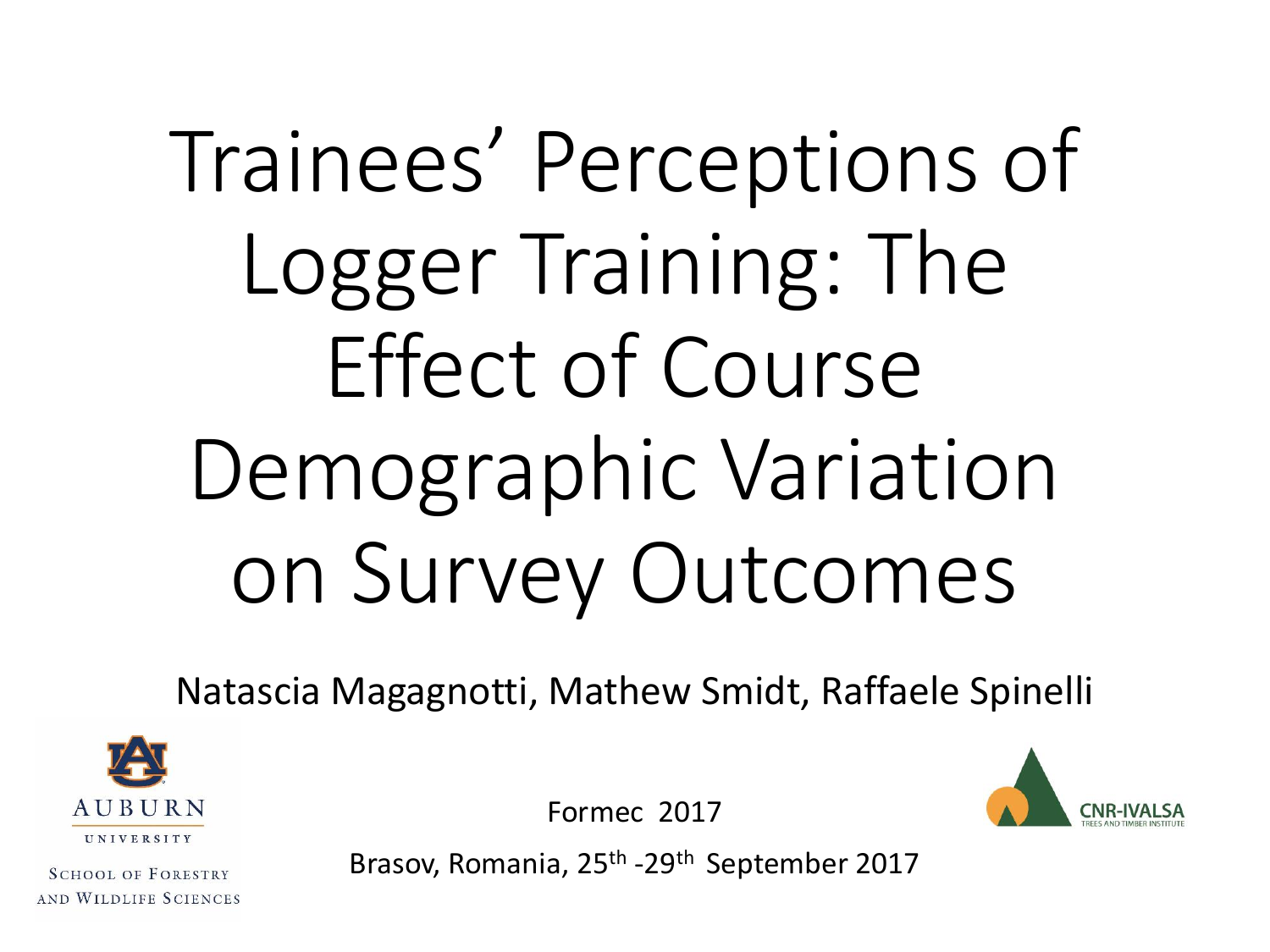# Regione Piemonte



- The leader in Italian forest operator training
- 329 courses from 2007 to 2015
- 4935 participants
- 2500 unique individuals
- 420 achieving full qualification
- 8 M € investment



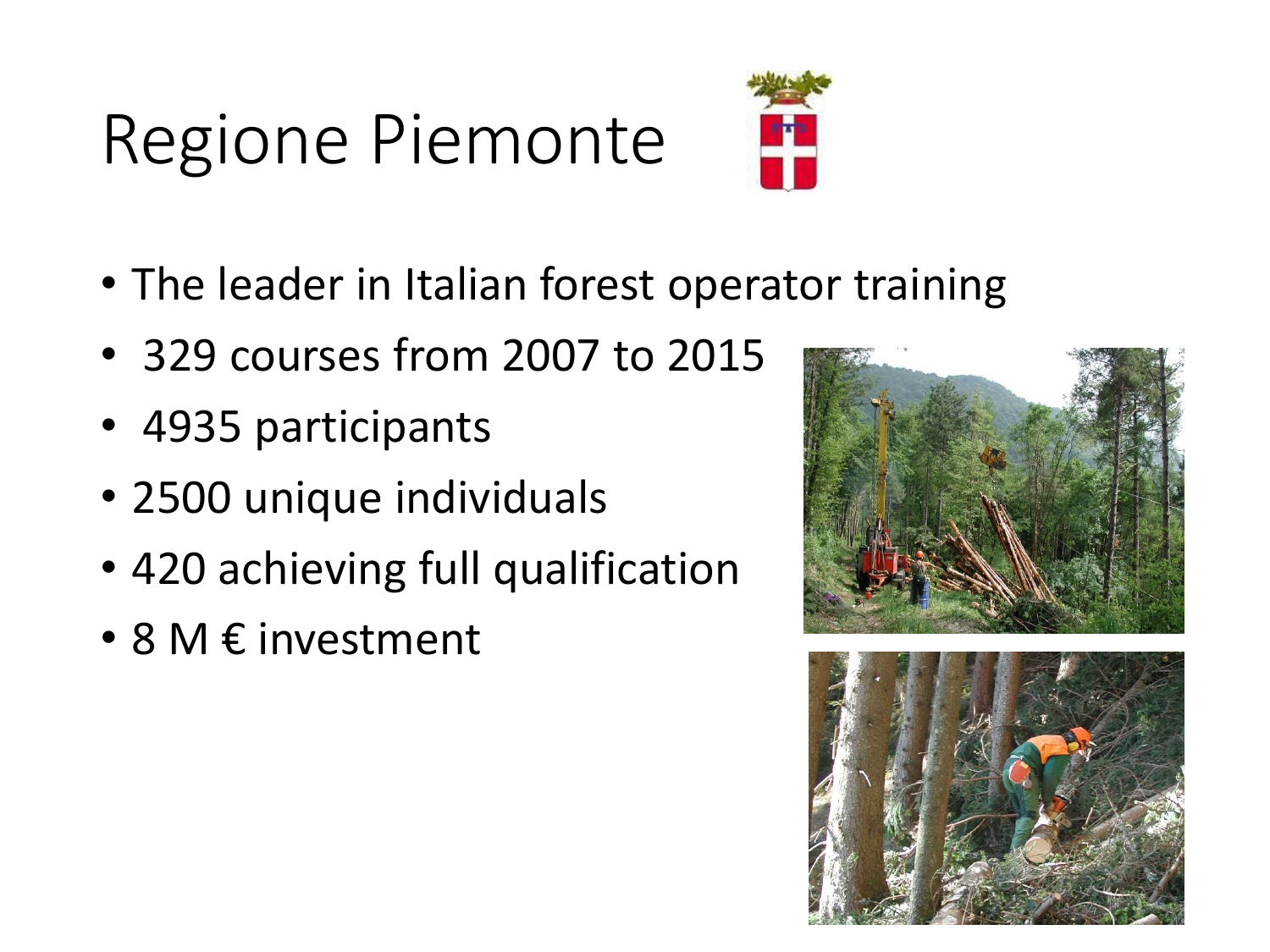# Training Courses

| <b>Cours</b><br>e | <b>Topics</b>                                                                                           | <b>Duration</b>                  | <b>Outcome</b> |
|-------------------|---------------------------------------------------------------------------------------------------------|----------------------------------|----------------|
| F1                | Introduction the chainsaw safety                                                                        | 4 hrs theory,<br>12 hrs practice | Prerequisite   |
| F <sub>2</sub>    | Safe use of chainsaw in processing operations                                                           | 4 hrs theory,<br>20 hrs practice | Prerequisite   |
| F <sub>3</sub>    | Safe use of chainsaw in felling and processing<br>operations                                            | 8 hrs theory,<br>32 hrs practice | Qualification  |
| F <sub>4</sub>    | Safe use of chainsaw in felling and processing<br>operations: Advanced level                            | 4 hrs theory,<br>36 hrs practice | Qualification  |
| F <sub>5</sub>    | Work and safe application of equipment in forest<br>operations                                          | 4 hrs theory,<br>20 hrs practice | Qualification  |
| F <sub>6</sub>    | Work safety and health, injury prevention, emergency<br>management, and enviromental and forestry rules | 16 hrs theory                    | Qualification  |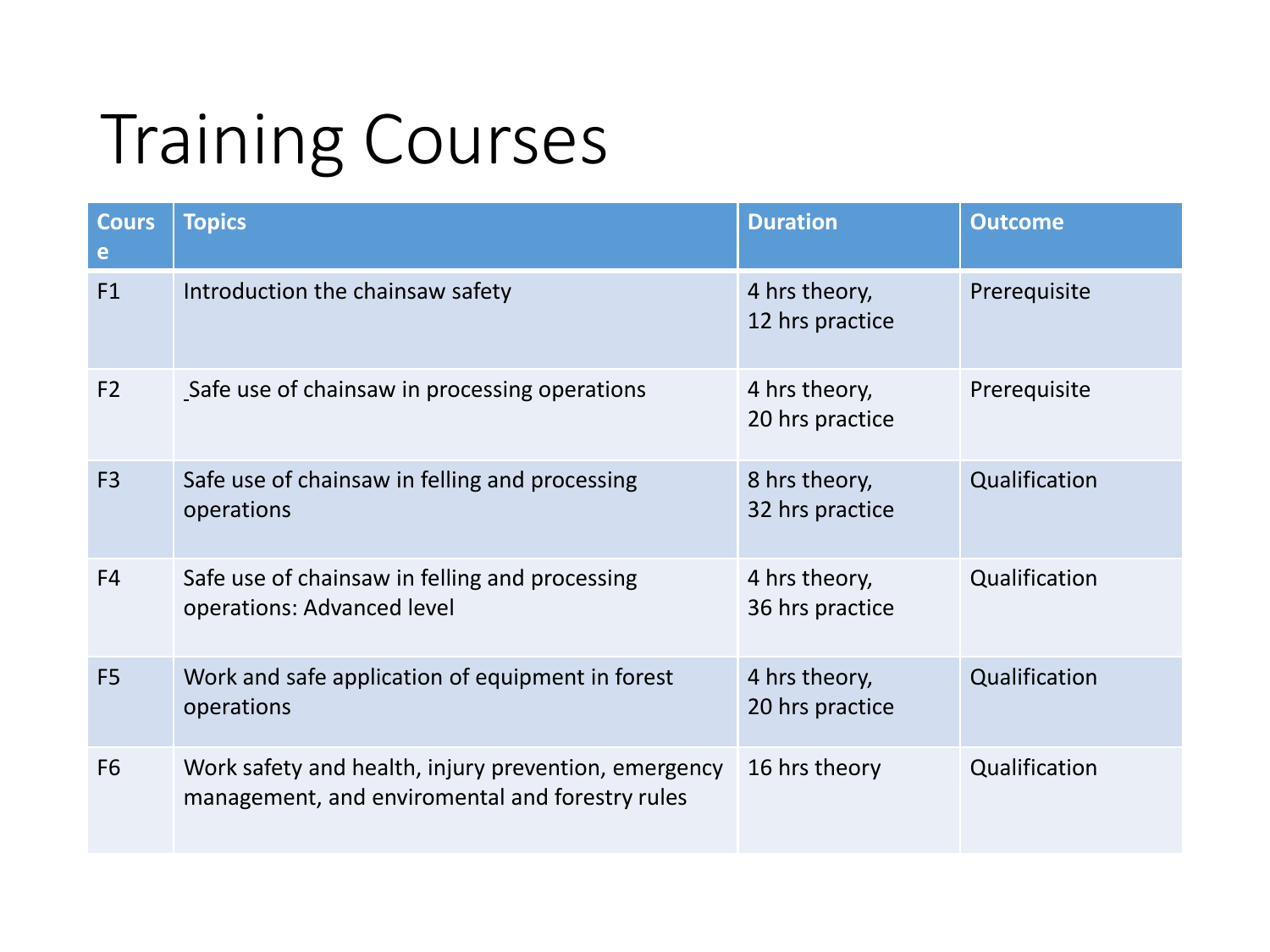# Evaluating Training (Kilpatrick)

| <b>Typology</b>                                     | <b>Training type</b>      | <b>Audience</b>                      |
|-----------------------------------------------------|---------------------------|--------------------------------------|
| Reaction (feel about training)                      | SFI qualification, Safety | Loggers (managers)                   |
| Learning (measure of gains/changes)                 | Job skills, safety        | Forest workers, loggers,<br>students |
| Training behavior (observation of trained behavior) | Job skills                | Loggers (managers)                   |
| Job behavior (observation of trained behavior)      | Job skills                | Loggers, logging<br>workers          |
| Results (outcomes)                                  | SFI qualification, Safety | Loggers (managers)                   |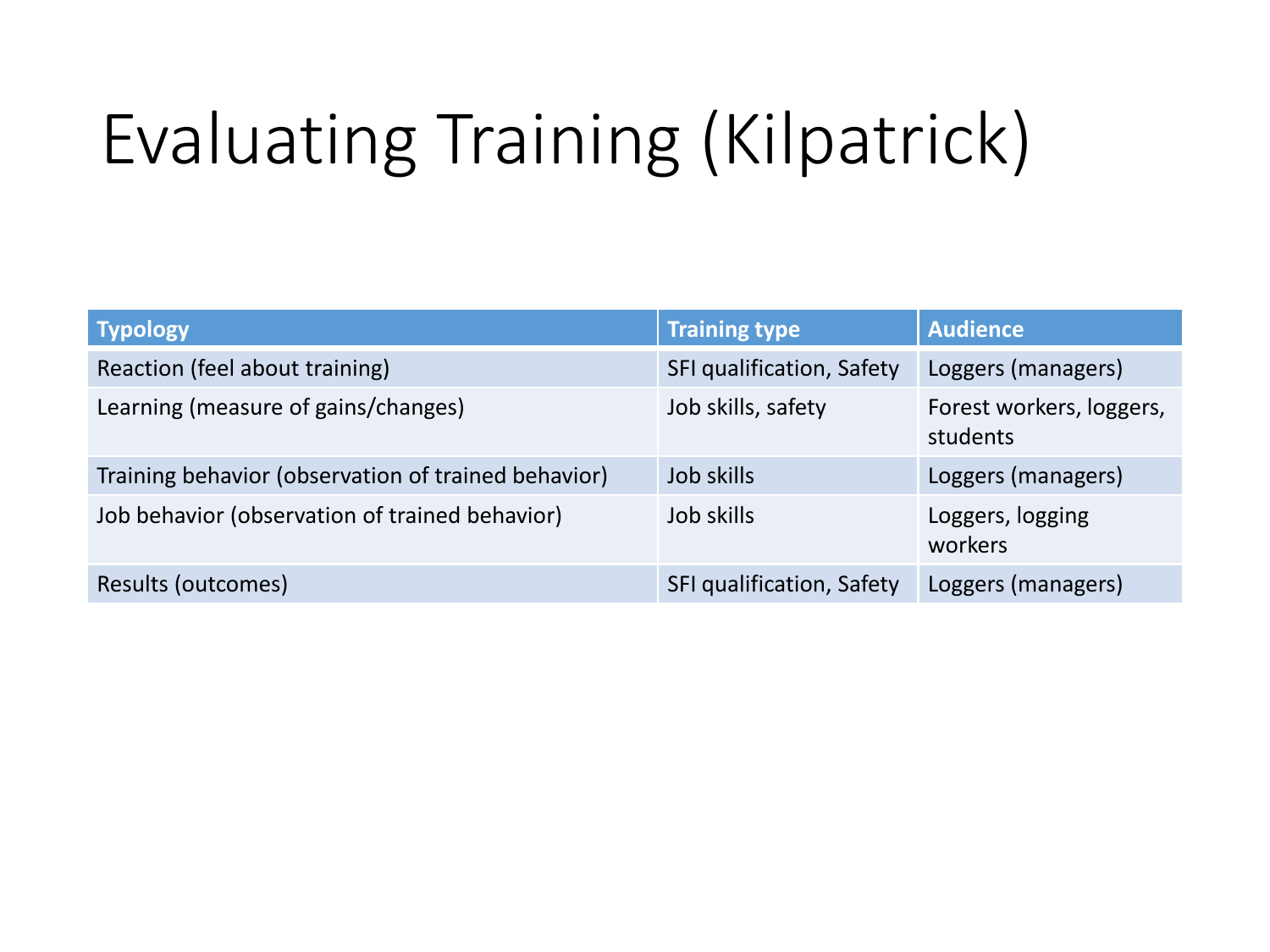### Training and Evaluation Data

| <b>Organization</b>       | F1/F2 | F <sub>3</sub> | F4   | F <sub>5</sub> | F <sub>6</sub> |
|---------------------------|-------|----------------|------|----------------|----------------|
| Higher ed. (%)            | 40    | 29             | 40   | 43             | 46             |
| Age (yr)                  | 41.8  | 41.7           | 41.1 | 40.8           | 41.4           |
| Age spread (Q3-Q1)        | 17.3  | 15.8           | 15.9 | 15.1           | 15.0           |
| Logging manager (%)       | 59    | 63             | 67   | 66             | 60             |
| Operator (%)              | 9     | 23             | 69   | 55             | 80             |
| Province match (%)        | 5     | $\Omega$       | 70   | 77             | 66             |
| Number of courses         | 36    | 118            | 31   | 39             | 28             |
| Number of registrants     | 541   | 1823           | 593  | 749            | 545            |
| Full demographic data (%) | 79    | 74             | 67   | 70             | 69             |

- Men 96-99%
- Logging employees 20-24%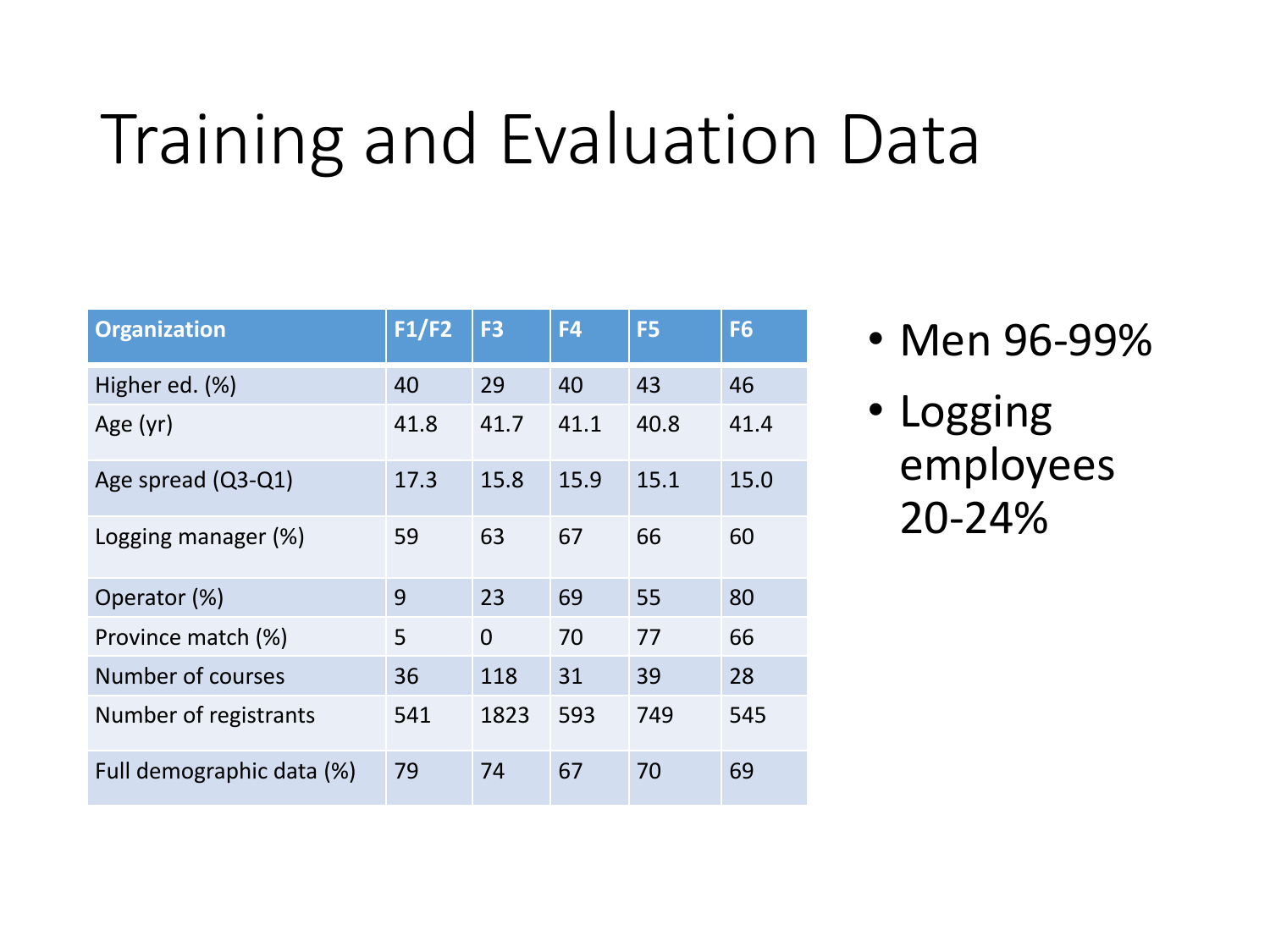# Grouping Evaluation Items

| <b>Level</b>   | <b>Amenities</b> | <b>Content</b> | <b>Outcomes</b> | <b>Teaching</b> | <b>Usefulness</b> |
|----------------|------------------|----------------|-----------------|-----------------|-------------------|
| F1             | 5.7(1)           | 5.5(1)         | 4.8(1)          | 5.6(3)          | 5.2(1)            |
| F <sub>2</sub> | 5.5(4)           | 5.6(1)         | 5.5(2)          | 5.7(5)          | 5.6(2)            |
| F <sub>3</sub> | 5.5(5)           | 5.6(2)         | 5.5(2)          | 5.6(8)          | 5.5(2)            |
| F <sub>4</sub> | 5.4(3)           | 5.5(2)         | 5.5(2)          | 5.6(9)          | 5.5(1)            |
| F <sub>5</sub> | 5.6(3)           | 5.6(1)         | 5.5(3)          | 5.8(8)          | 5.6(2)            |
| F <sub>6</sub> | 5.8(2)           | 5.4(1)         | 5.2(2)          | 5.7(7)          | 5.4(1)            |

Average score (1 to 6 scale) Average number of items per survey ()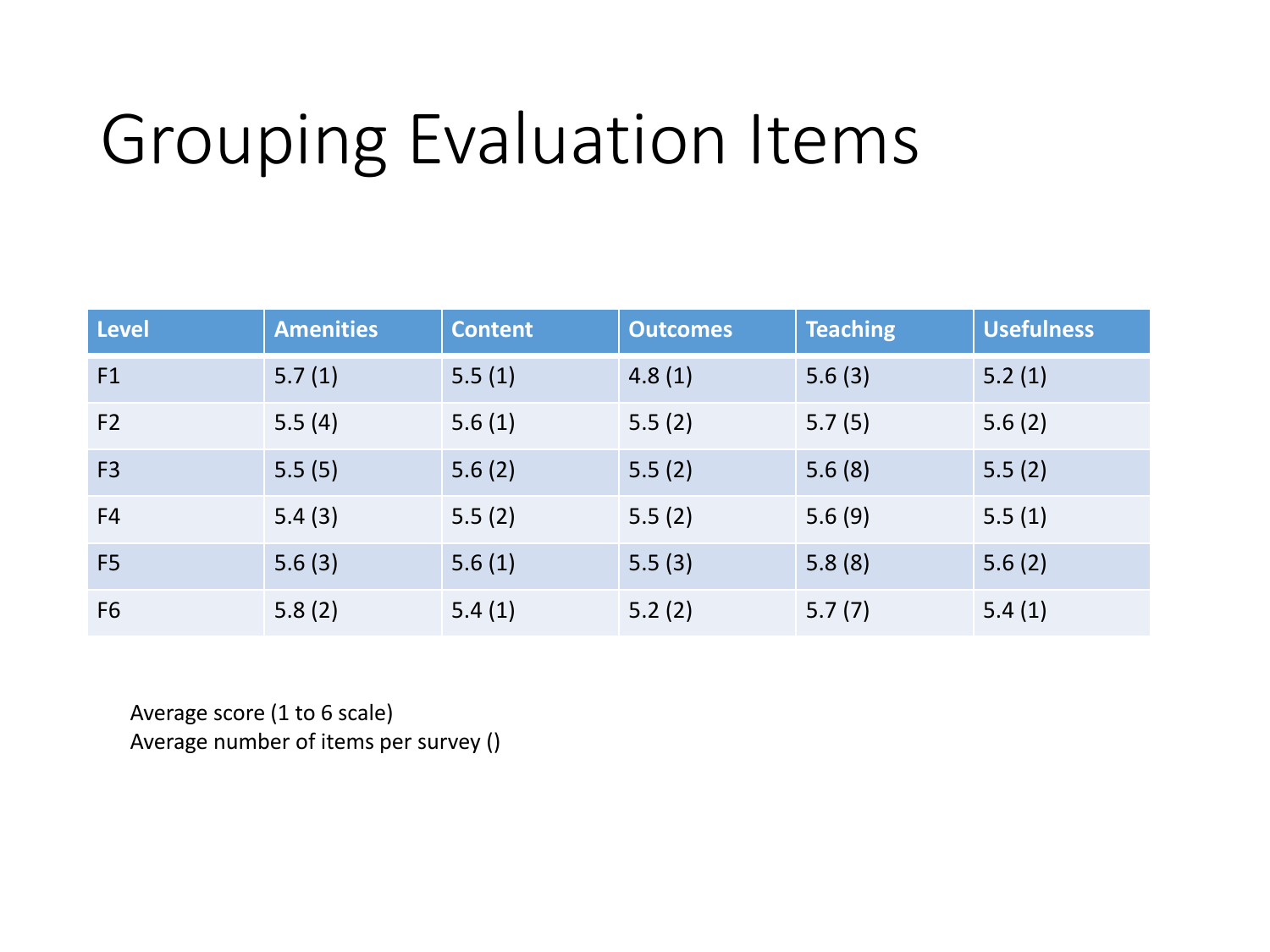# Evaluating Training (Kilpatrick)

| <b>Typology</b>                                     | <b>Training type</b>             | <b>Audience</b>                      |
|-----------------------------------------------------|----------------------------------|--------------------------------------|
| <b>Reaction (feel about training)</b>               | <b>SFI qualification, Safety</b> | Loggers (managers)                   |
| Learning (measure of gains changes)                 | Job skills, safety               | Forest workers, loggers,<br>students |
| Training behavior (observation of trained behavior) | <b>Job skills</b>                | Loggers (managers)                   |
| Job behavior (observation of trained behavior)      | Job skills                       | Loggers, logging<br>workers          |
| Results (outcomes)                                  | SFI qualification, Safety        | Loggers (managers)                   |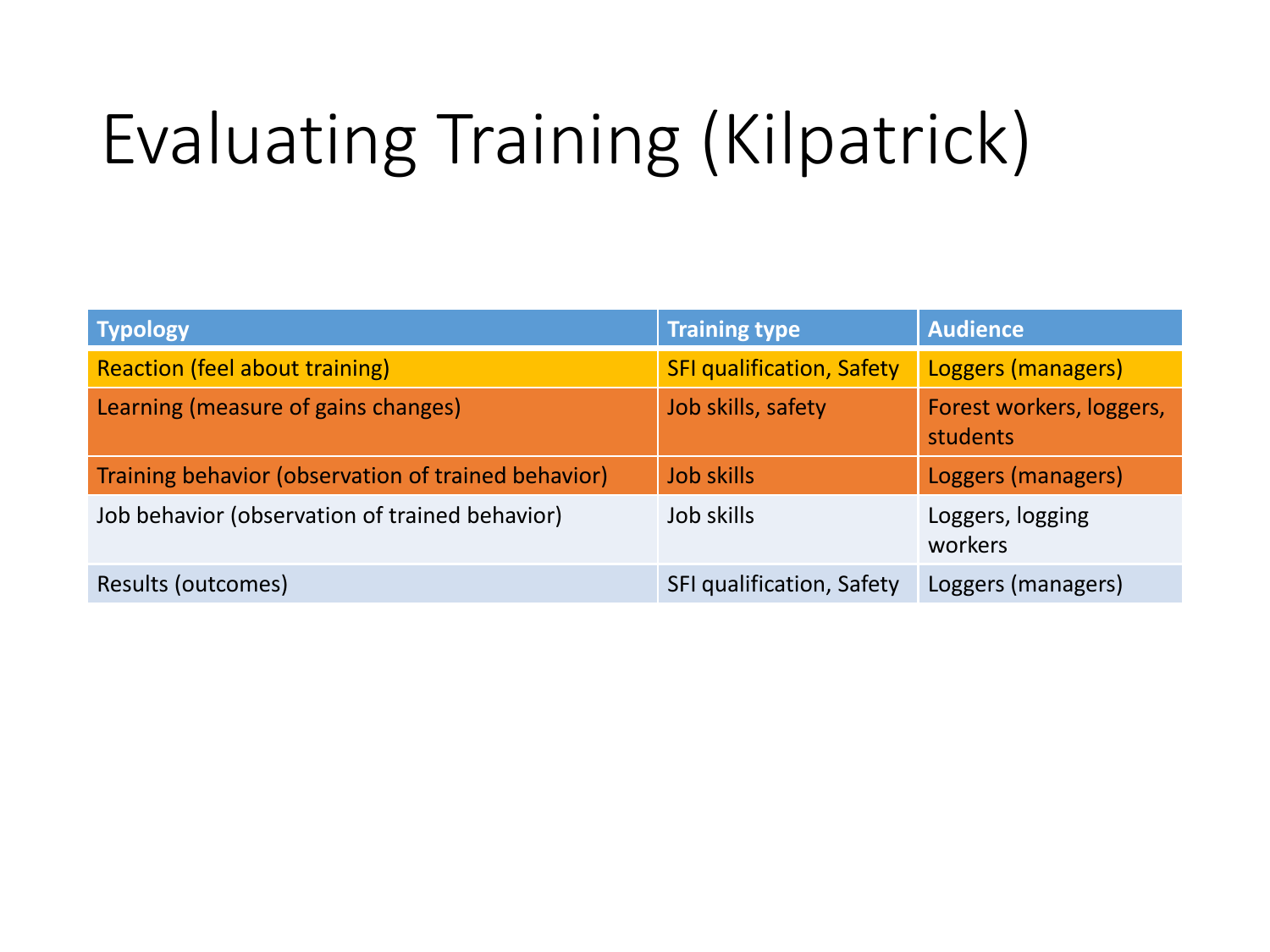# Model of Training Motivation/Transfer

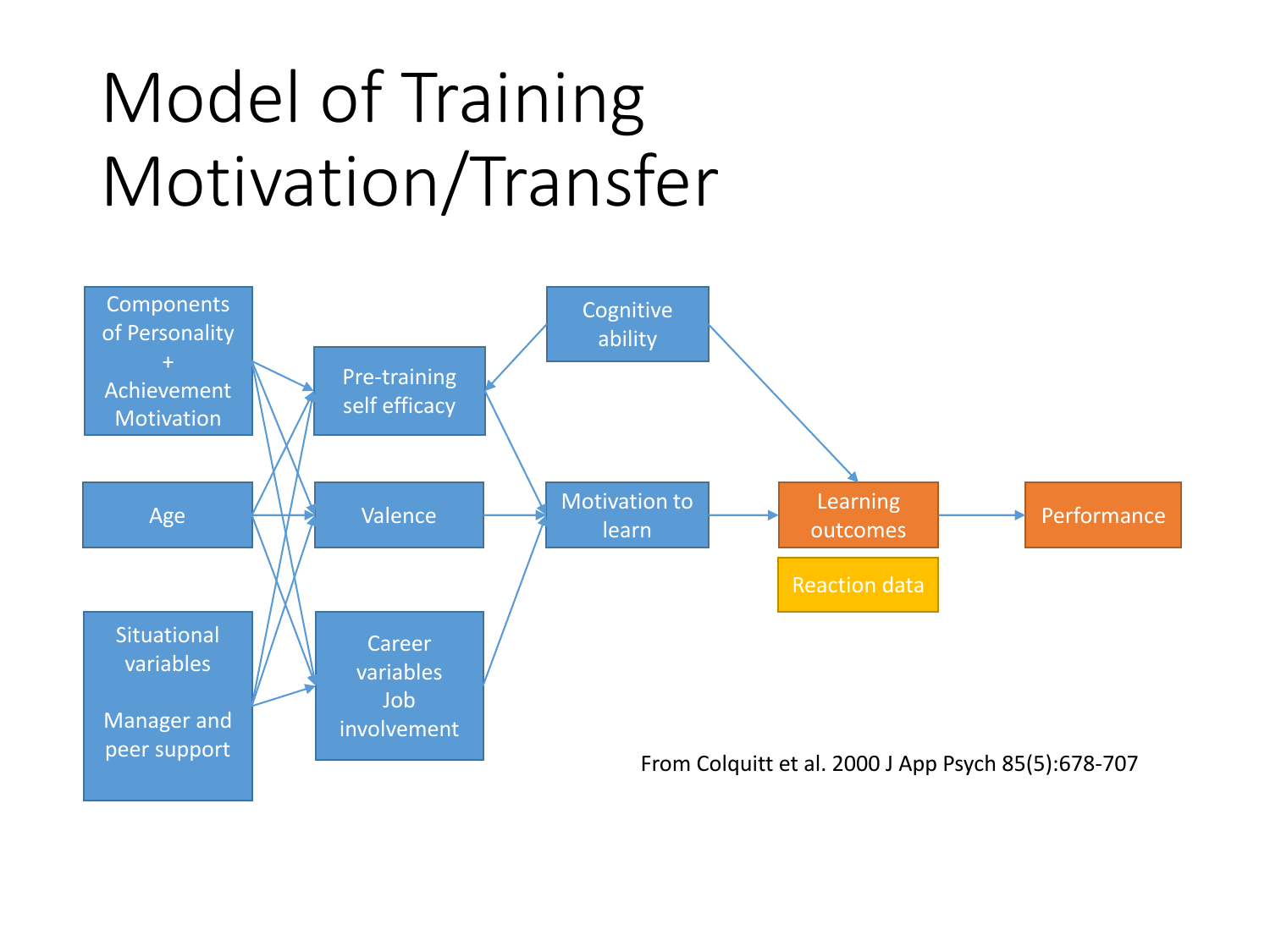#### Outcomes vs Usefulness

- Outcome Did the participant receive what he/she expected
	- Participants understanding about what the course offered (concrete)
- Usefulness Did the participant find an aspect of the course useful in a professional sense.
	- More related to personal development (aspirational)
- Certainly there is overlap
	- If a participant already knew the material/had the skills and received a qualification
		- Outcomes (qualification) might be rated higher than usefulness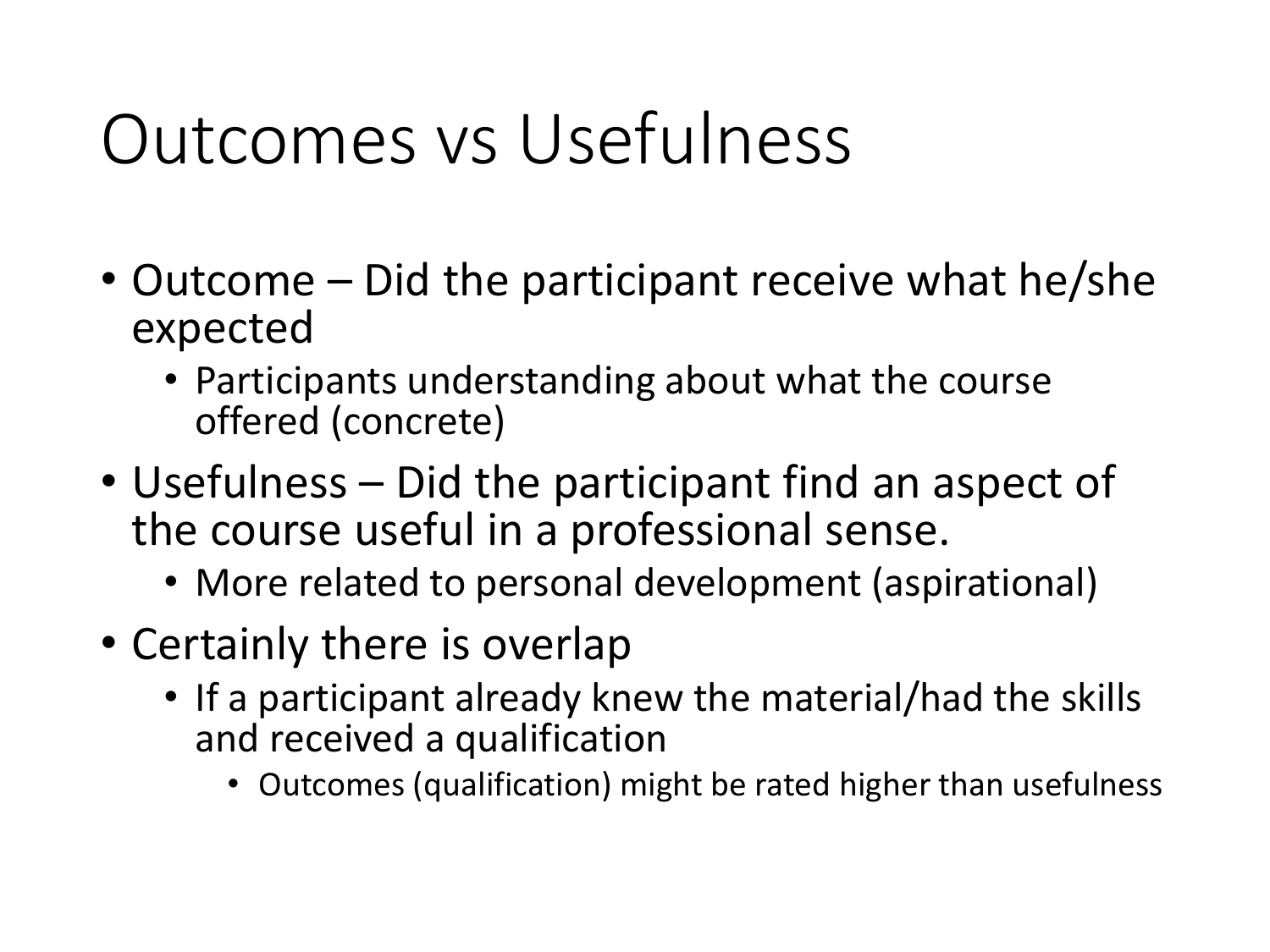#### Path analysis - Usefulness

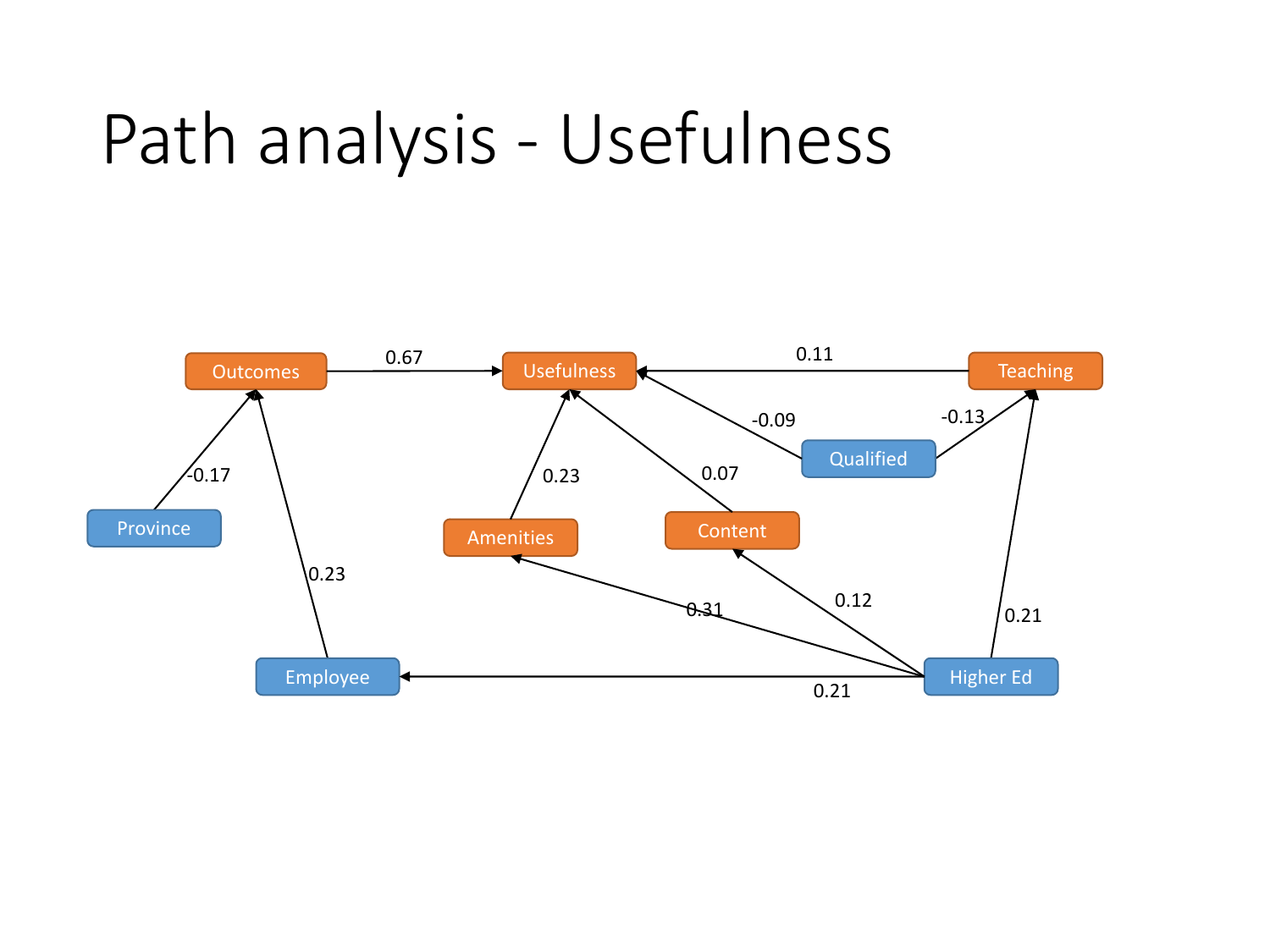#### Path analysis - Outcomes

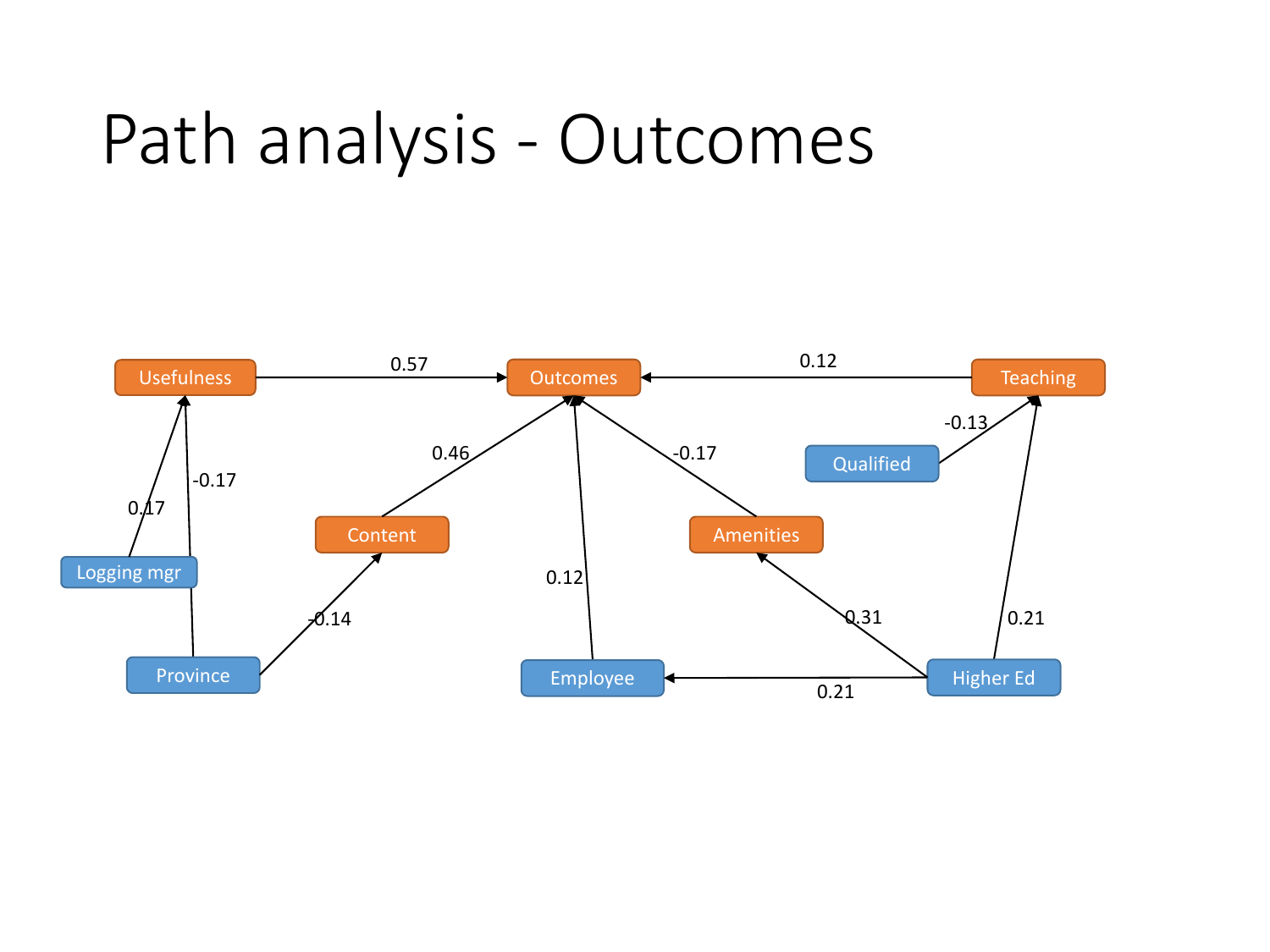#### Evaluation components

- As expected usefulness and outcome are strongly link
- Usefulness has a stronger relationship to Amenities, Outcomes to Content
	- Amenity: Setting, attention to detail, learning environment
	- Content: Participants value of, or appreciation for, the subjects
- Emphasis on amenities might be seen as obstacles to outcomes
- Minor role of teaching
	- All instructors were good or at least the similar
	- Among the 5 factors teaching had the highest mean and the lowest variance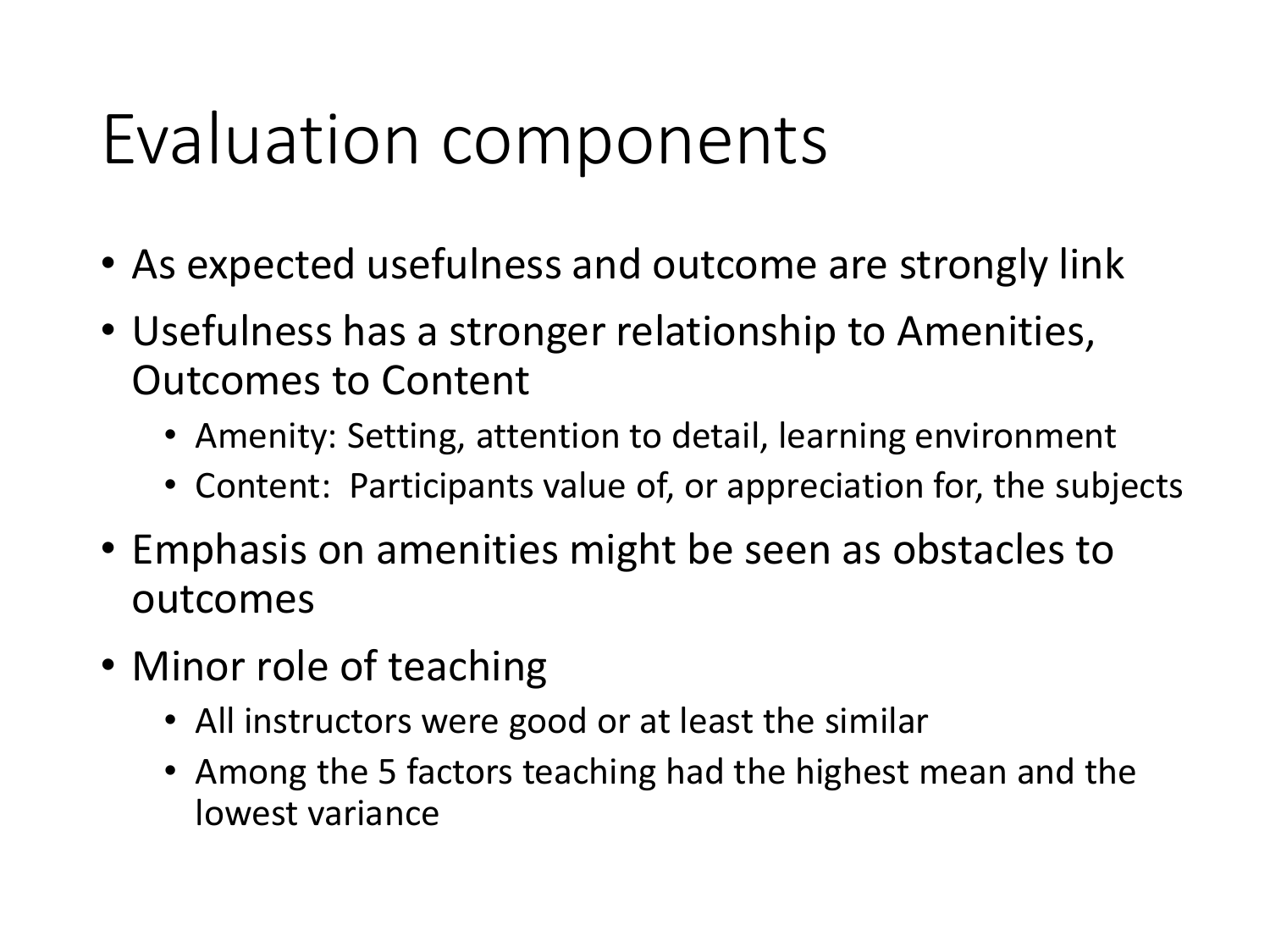#### Attributes

- Qualified operators: negative toward teaching and usefulness
	- Focused on outcomes
- Employees also more focused on outcomes
- Higher education related to increased value for training components
- Logging managers more focused on usefulness
- Participants that live in the same province as the course were slightly more critical about content, outcomes and usefulness, (F1-F3 versus F4-F6)
- Limited influence of age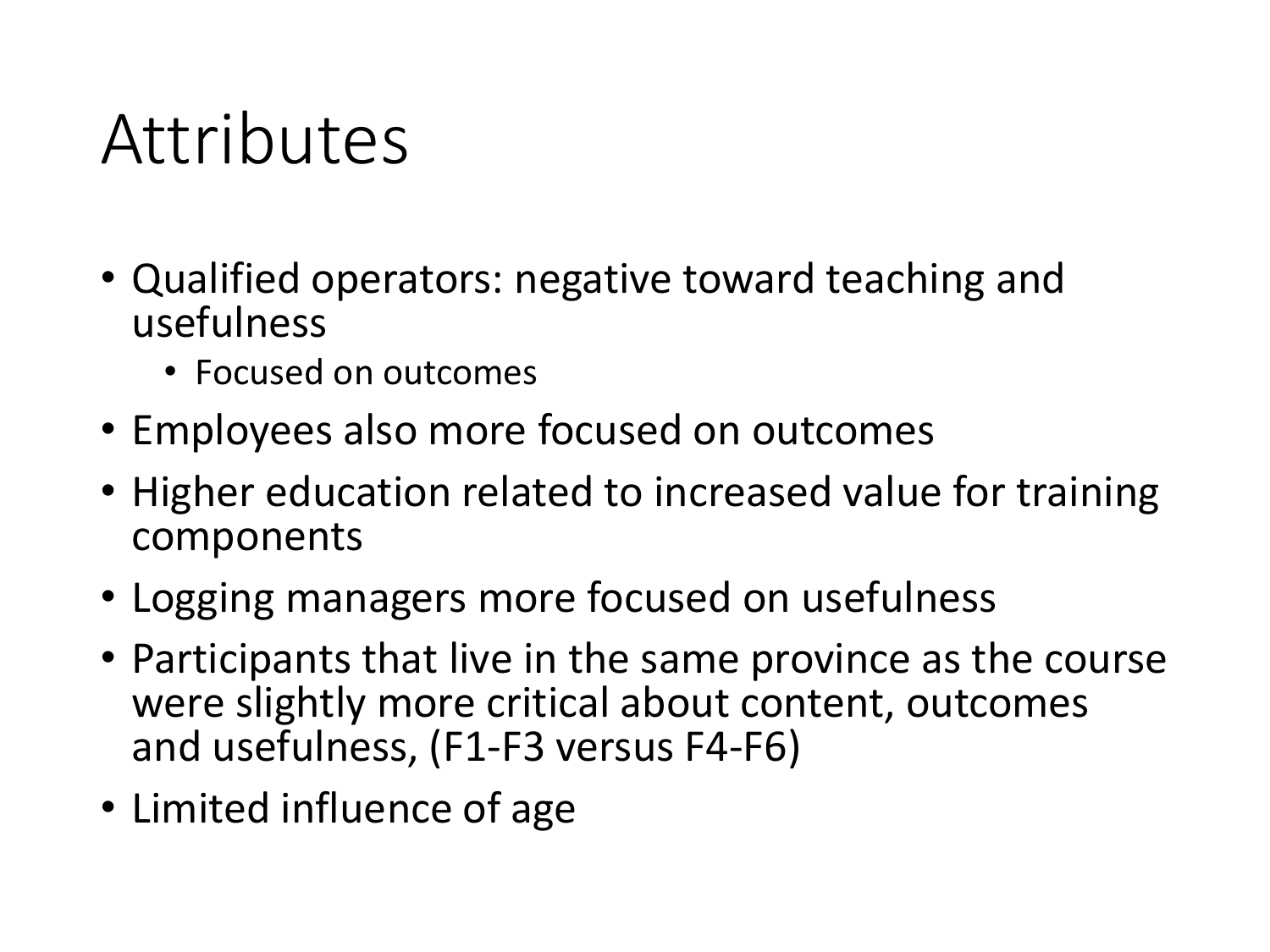#### Model context

- Valence potential outcomes are desirable
	- Importance of outcomes and content
	- Motivation probably minimal range in motivational differences among participants
- Cognitive differences may influence how participants relate the components to the result (outcome or usefulness)
- Job involvement
	- Logging managers more concentrated on usefulness
	- Qualified loggers and employees more focused on outcomes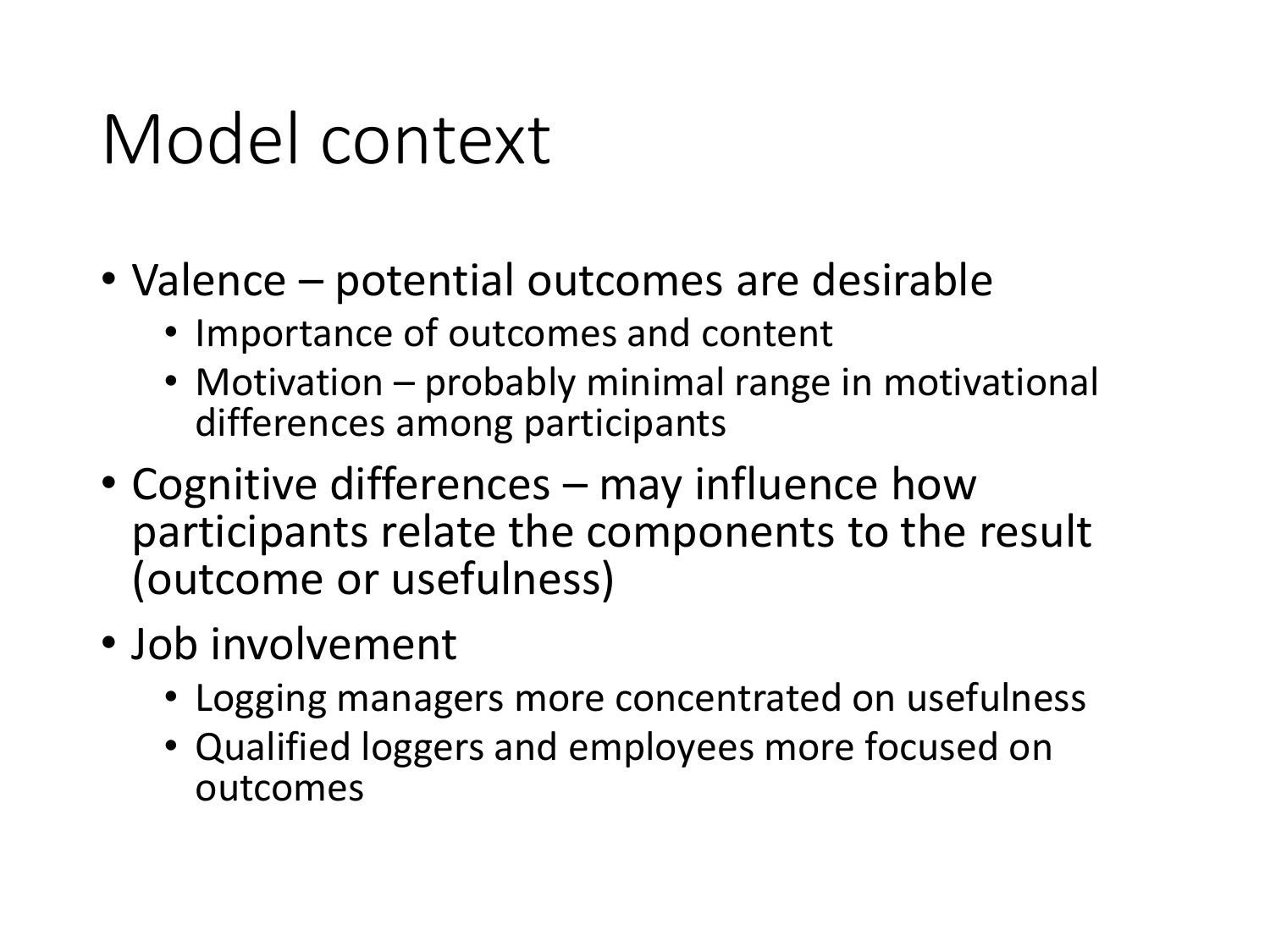#### Evaluations are used to:

- Confirm that programs are pleasing the customers
	- Happy with the outcome (qualification).
	- Happy with the experience.
	- Value the result.
- Determine what program components are important in customer satisfaction
- Provide evidence that knowledge, skills, abilities are being gained, retained, and applied in job settings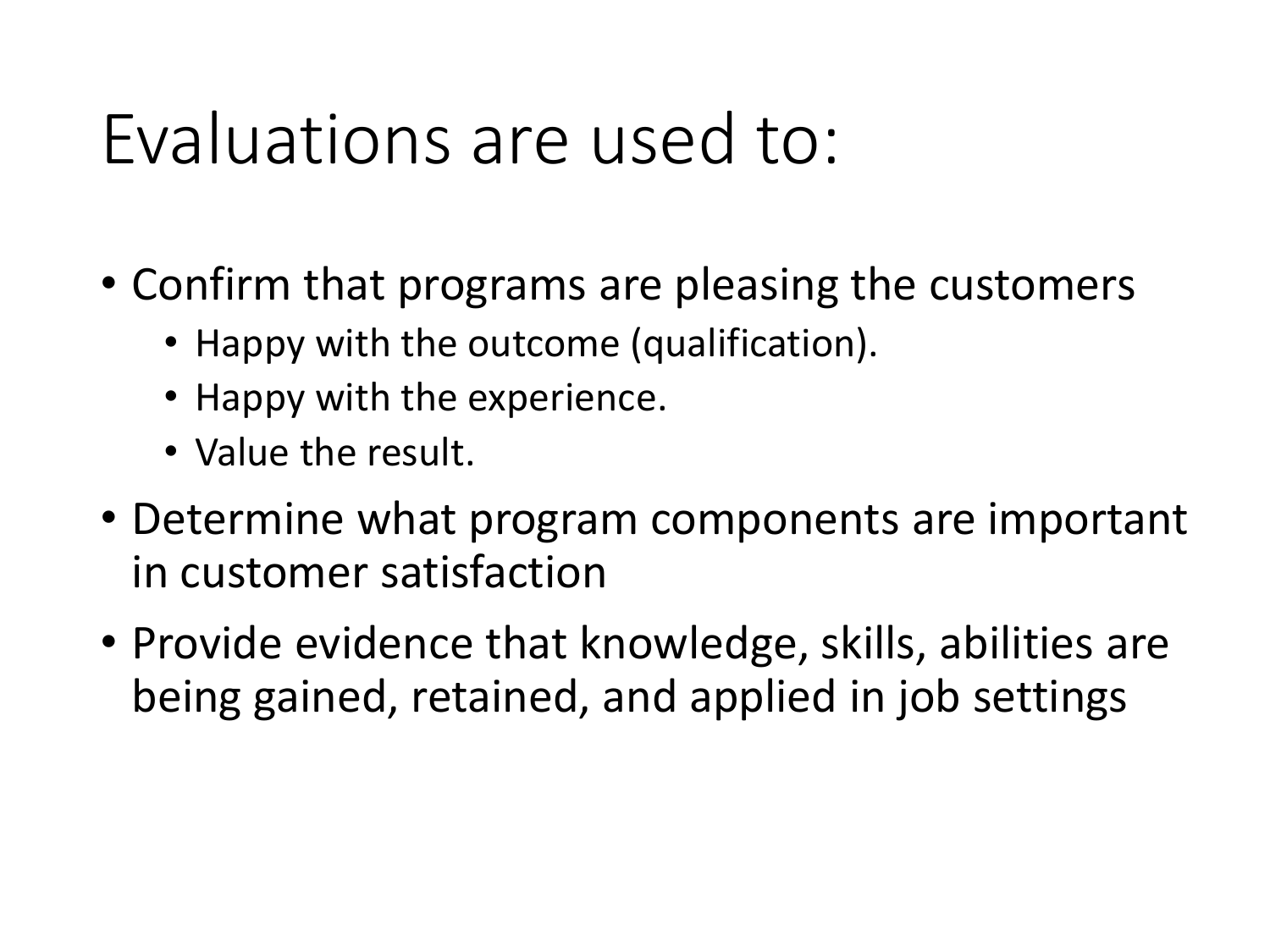## Developing better training data



From Colquitt et al. 2000 J App Psych 85(5):678-707